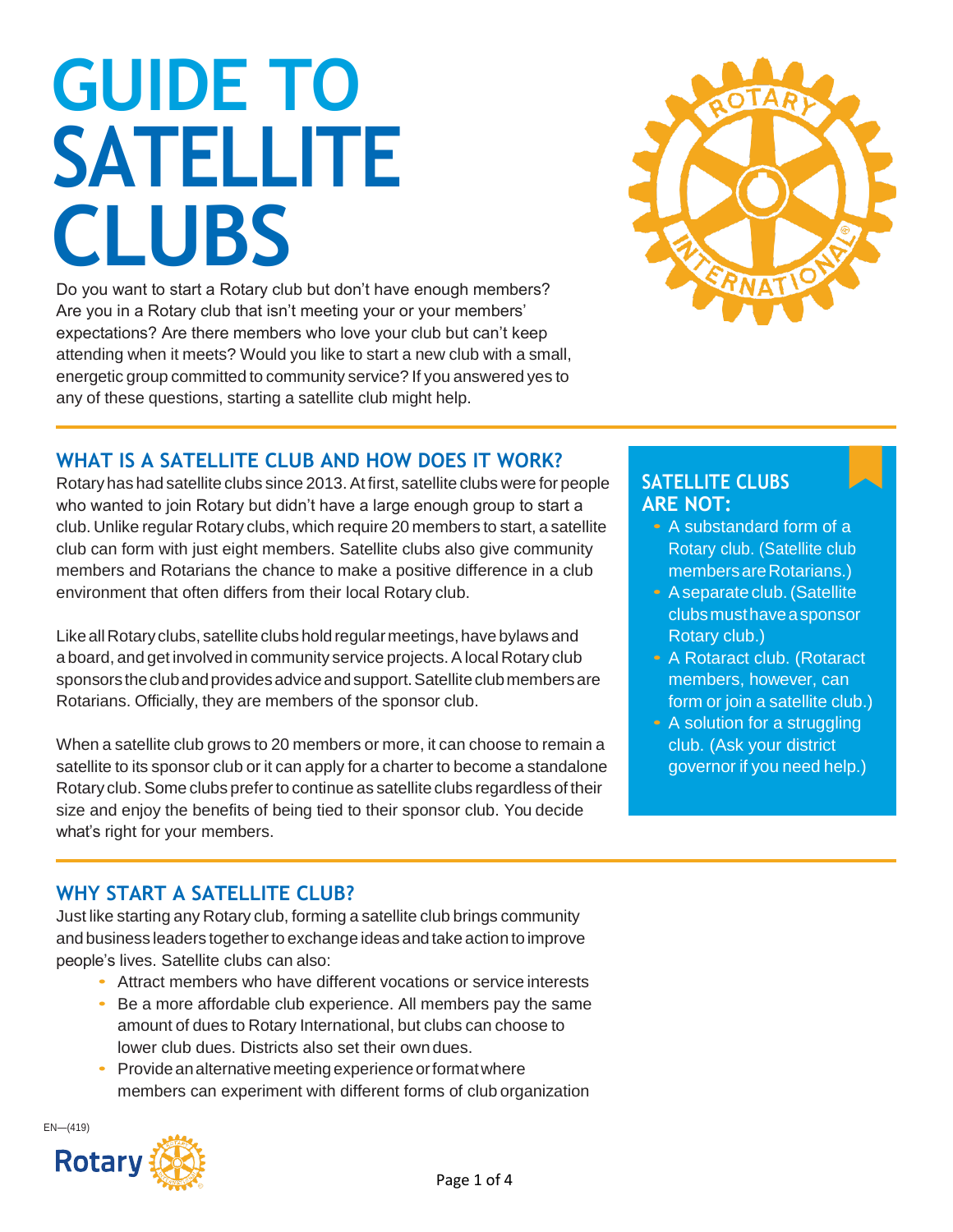- Allow Rotary clubs to offer service opportunities and membership experiences that appeal to a smaller, focused group
- Bring Rotary to communities that might not be able to support a standalone club
- Serve as transitional Rotary clubs

Starting a satellite club offers the additional benefits of expanding project possibilities, visibility, and the impact of Rotary in your community. It also develops more leaders in your community and the Rotary district.

#### **HOW DO YOU START A SATELLITE CLUB?**

Starting a satellite club begins at the club level, but the process can vary depending on the club and its circumstances. Unlike starting a standalone Rotary club, the process does not require approval from the district governor. Use the steps below as a guide, but remember that your process may differ.

- **(1) PREPARE.** Review the frequently asked questions about satellite clubs before you proceed.
- **FINDA SPONSOR CLUB.** Ask a Rotary club to sponsor your satellite club. Talk to the club's leaders and get their support. Inform other clubs in your area and your district about the new club so they can offer help and send interested members your way.

**FIND MEMBERS.** You'll need at least eight members to start. Good prospects can come from groups in the community who are underrepresented in nearby Rotary clubs, retired people, young professionals,communityinterestorganizations,Rotaryprogram**[alumni](https://my.rotary.org/en/exchange-ideas/club-connections/alumni)**, former and current members, and friends and family.

Your satellite club can be a new group with a different variety of vocations and interests. Rotarians who are disenchanted in their current club might also want an opportunity to bring their skills and knowledge to a new satellite club.

**GET ORGANIZED.** Meet with the sponsor club to decide:

- How the new club will make a difference in the community
- How the satellite club experience will differ from that of the sponsor club
- Whether the goal is for the satellite club to eventually become its own club
- How club and district dues will be structured and whether the district will subsidize initial membership fees or offer other financial support
- Where and how the satellite club will recruit members
- What membership types the satellite club will offer
- Membership criteria
- How both boards will work together
- How disagreements or disputes will be resolved

Having an experienced member who is knowledgeable about Rotary and committed to supporting the formation of the satellite club will help the new club succeed.

These steps may not always take place in this order. You may discover that finding members first and then approaching your sponsor club as a group works better for you.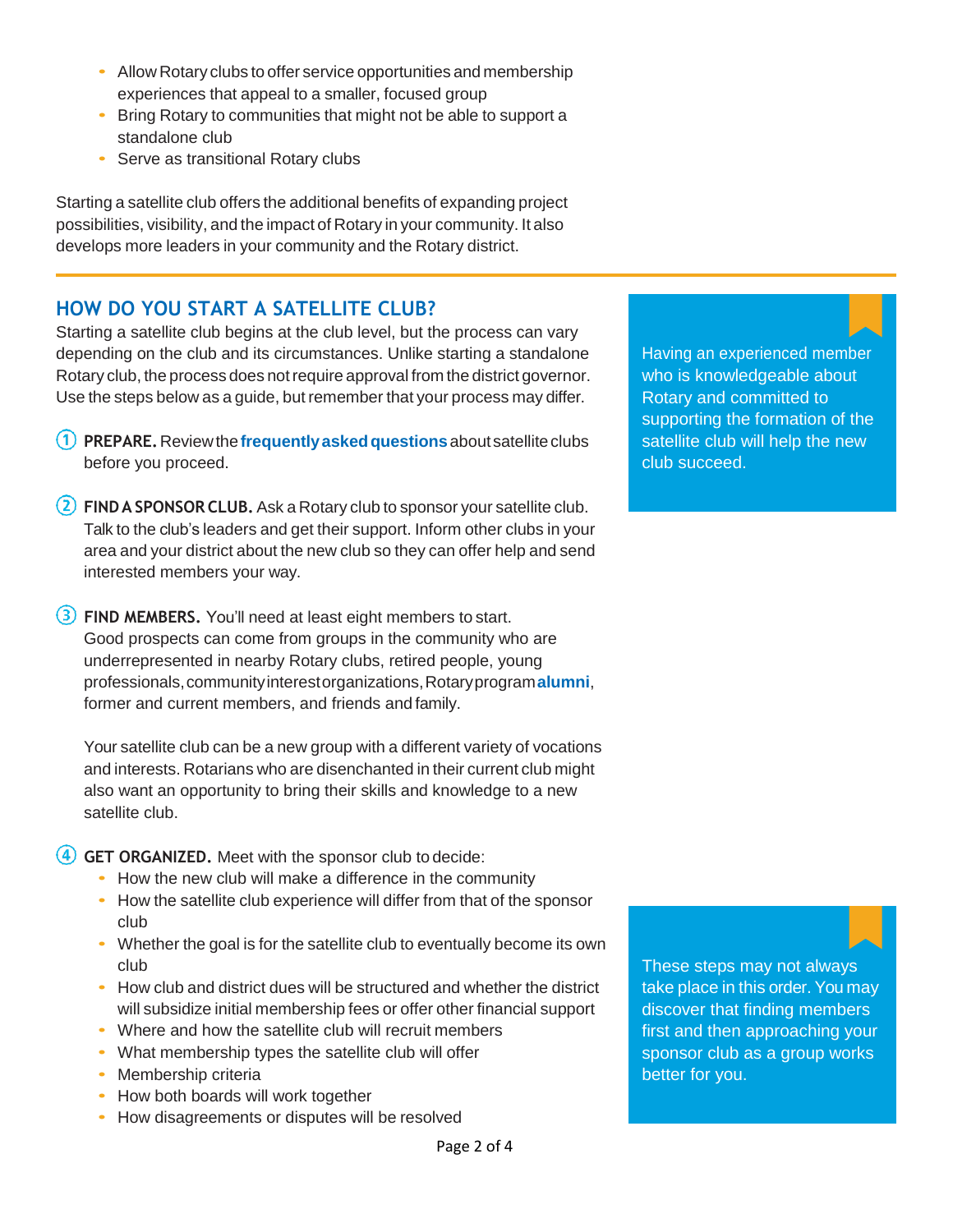### **WHAT'S NEXT**

**1** HOLD AN INFORMATIONAL MEETING. Invite prospective members to a meeting to explain what your club has to offer and how members will benefit from being involved in Rotary. Avoid discussing Rotary's structure or using jargon. Here are some topics you might discuss:

- What attendees want from their club experience
- Their role in crafting the new club
- Rotary's mission and commitment to service
- The causes or types of projects attendees are passionate about
- How Rotary can fit into and enhance their lives
- Where, when, and how often the club will meet
- Membership requirements
- Club dues and any other financial or time commitments
- The next steps, such as completing the Satellite Club Member Information Form

Use Rotary resources to inspire participants:

- **Impact Begins With You** Distribute this **[prospective](https://shop.rotary.org/prospective-member-brochure-impact-begins-with-you-english-set-of-5) membe[r](https://shop.rotary.org/prospective-member-brochure-impact-begins-with-you-english-set-of-5) [brochure](https://shop.rotary.org/prospective-member-brochure-impact-begins-with-you-english-set-of-5)** to people at the meeting. It explains what Rotary is and how it's different from other organizations.
- **Connect for Good** (**[purchase](https://shop.rotary.org/connect-for-good-595)** or **[download](https://my.rotary.org/en/document/connect-good)**) Either hand out this short publication or provide the link to the download. It explains how prospective members can get involved.
- **Discover Rotary** Show this **PowerPoint [presentation](https://my.rotary.org/en/document/discover-rotary)** at your meeting to highlight the value club membership offers.
- **Power in Our Connections** Share this video, found on the **[Brand Center](https://brandcenter.rotary.org/en-GB/Images-Video/Videos)**, that shows the impact that people of action can have.

**SETYOURSATELLITECLUBBYLAWS.**Thesatelliteclubdeterminesitsown bylaws in collaboration with its sponsor club, which approves them. Make sure your bylaws address who participates in elections.

**3** SUBMIT THE FORMS. When your prospective members and your sponsor club are ready, complete the **Satellite Club [Application](https://my.rotary.org/en/document/satellite-club-application)** and **[Satellite Club Member Information Form](https://my.rotary.org/en/document/satellite-club-member-information-form) and send them to your** Club and District Support representative.

**CELEBRATEANDPUBLICIZEYOURNEWCLUB.**Tellotherclubsinyourarea and your district governor about your satellite club. Promote it in your community.

When your eight prospective members and your sponsor club are ready, you can elect your officers: chair (instead of a president), vice chair if it's helpful, secretary, and treasurer.

**[Create a My Rotary account](https://my.rotary.org/en/document/how-create-my-rotary-account)** to access information and resources:

- **[Learning Center](https://www.rotary.org/learn) courses**
- **[Sponsor](https://my.rotary.org/en/document/sponsor-clubs) Clubs**
- **[Informational](https://my.rotary.org/en/document/informational-meetings) Meetings**
- **Club [Meetings](https://my.rotary.org/en/document/club-meetings)**
- **[Online Club](https://my.rotary.org/en/learning-reference/learn-topic/online-club-meetings) Meetings**
- **Brand [Center](https://brandcenter.rotary.org/en-GB/App/Approval)**